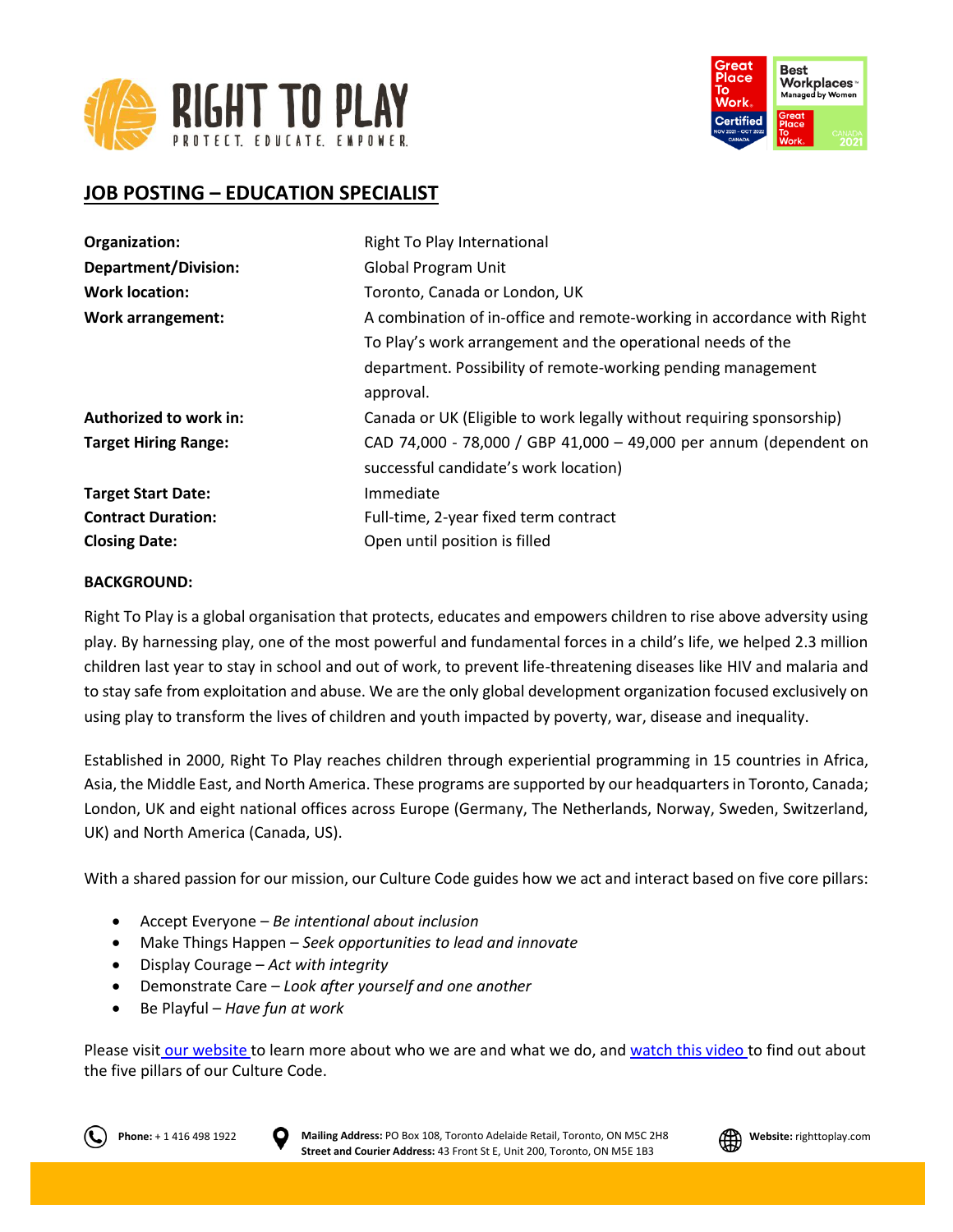



### **JOB SUMMARY:**

The Education Specialist reports to the Global Technical Lead, Education and will support the development of education programming, policy, advocacy and research initiatives at the global level. The position will lead on the development of literacy programming, and provision of direct education technical support and capacity building at country level while working closely with a diverse team of program specialists within the Global Program Development team to ensure quality of programming.

The incumbent will develop and deepen Education programmatic thinking and design including on literacy programming primarily, and pre-primary education secondarily; provide support to the country teams to enhance program effectiveness; and, build capacity in education programming and approaches. The Specialist will provide direct support to country level Education Specialists.

The position is required to travel up to 40% of time to Right To Play (RTP) program countries. Given the impact of COVID-19, travel requirements may potentially change.

\_\_\_\_\_\_\_\_\_\_\_\_\_\_\_\_\_\_\_\_\_\_\_\_\_\_\_\_\_\_\_\_\_\_\_\_\_\_\_\_\_\_\_\_\_\_\_\_\_\_\_\_\_\_\_\_\_\_\_\_\_\_\_\_\_\_\_\_\_\_\_\_\_\_\_\_\_\_\_\_\_\_\_\_\_\_\_\_\_\_\_

### **PRIMARY RESPONSIBILITIES:**

### **Job Responsibility #1: Program Design and Development (45% of Time):**

- Support country staff to design programs and projects aligned with RTP's global strategy, education strategic direction and education theories of change, with focus on early grade reading primarily and preprimary secondarily.
- Lead the development of program guidance and resources teacher training and literacy instruction with support from the Global Training and Capacity Building.
- Support the review and development of RTP education resources and tool kits focused on literacy.
- Continually stay abreast of research, external trends on play-based learning and education, and coordinate with country program teams to ensure best practices in play-based learning and education are integrated into country programs.
- Support country teams in integration of play-based learning in national curriculum/education policy and support technical assistance initiatives for government and strategic partnerships.
- Promote cross-country learning by sharing and documenting best practices on literacy and collate periodic reports on the status of education programs and propose strategies to address shortfalls.

# **Job Responsibility #2: Capacity Building (25% of Time):**

- Lead ongoing efforts to assess and address the organization's capacity needs in education, especially related to learning outcomes such as literacy, numeracy, and early learning.
- Develop internal technical guidance notes, tools and resource packages on technical areas, including early grade reading, to support effective education program design, implementation and learning
- Provide direct support to country teams and build technical capacity to ensure effective, quality implementation of education programs while leading continuous improvement initiatives that will ensure ongoing success of the programs.



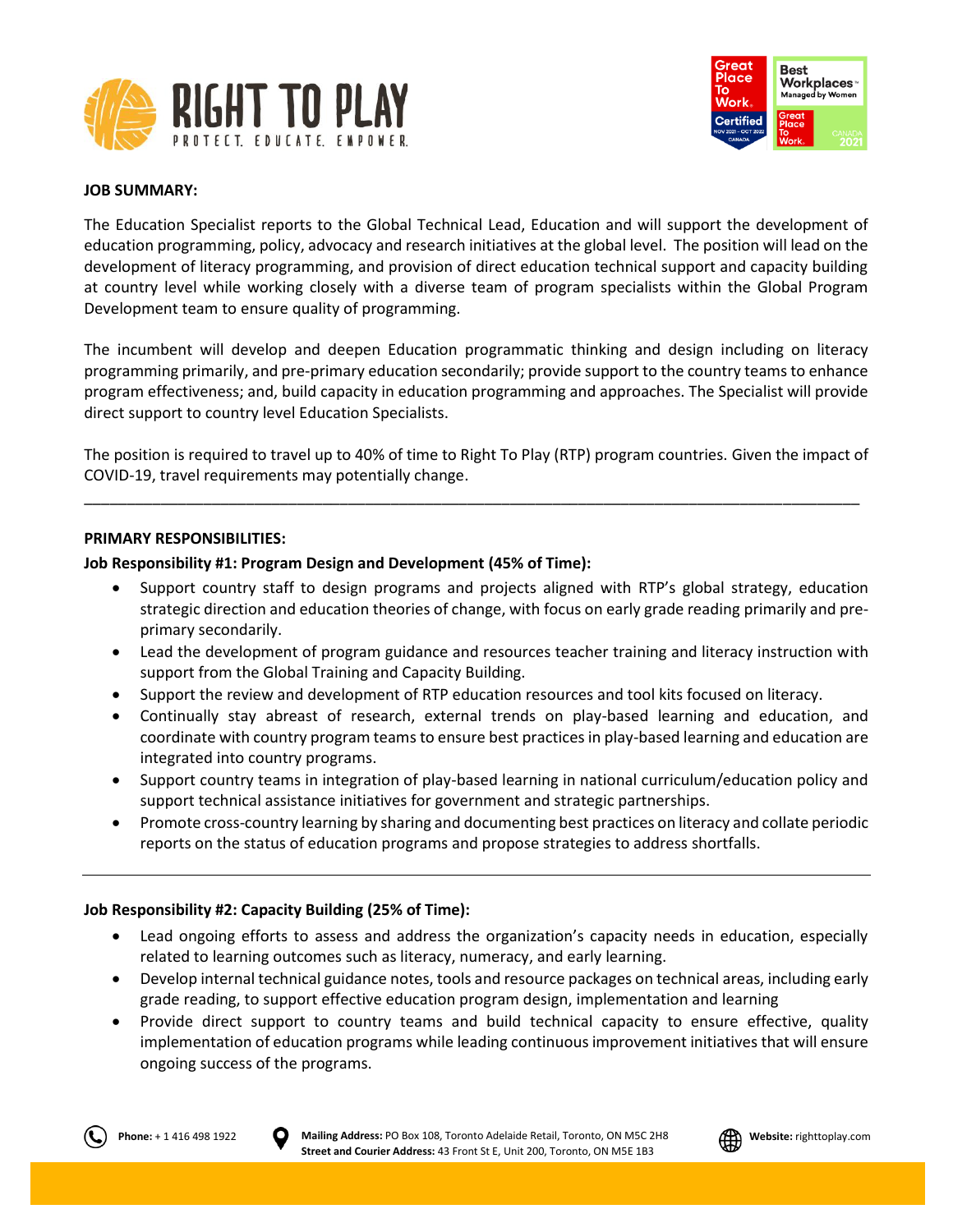



• Facilitate technical trainings for and provide coaching to country program staff on education outcomes and theories of change.

# **Job Responsibility #3: Strategic Program Planning (10% of Time):**

- Support the development/implementation of the strategic program framework for education
- Lead the development of program Theories of Change in Education include for literacy, numeracy, and early learning
- In collaboration with the Monitoring and Evaluation team, support the development of measurement indicators for education programs that align with global education indicators and data sets.

# **Job Responsibility #4: Research (10% of Time):**

- Lead the development of research, case studies and policy briefs on education for internal and external distribution.
- Consolidate learning from country programs to inform strategic direction, priorities and cross-country learning.
- Input into RTP's research agenda as it relates to education research and learning.

# **Job Responsibility #5: Advocacy and Policy (5% of Time):**

- Support collective advocacy initiatives at the global level, to advance key education positions and contribute to policy papers, standards and tools in collaboration with networks globally.
- Support country teams in integration of play-based learning in education systems.

**Job Responsibility #6: Other Responsibilities as Required (5% of Time).**

# **MINIMUM QUALIFICATIONS (Must have):**

# **EDUCATION/TRAINING/CERTIFICATION:**

- Master's degree in education, education psychology, human development or relevant field
- Training and/or practical experience in education and research
- Professional expertise in education (e.g. global education policy, child-centered methodology, curriculum design and implementation, social emotional learning, school-improvement programs, after school programs, teacher training, education in emergencies, early childhood education, adult education, playbased learning)



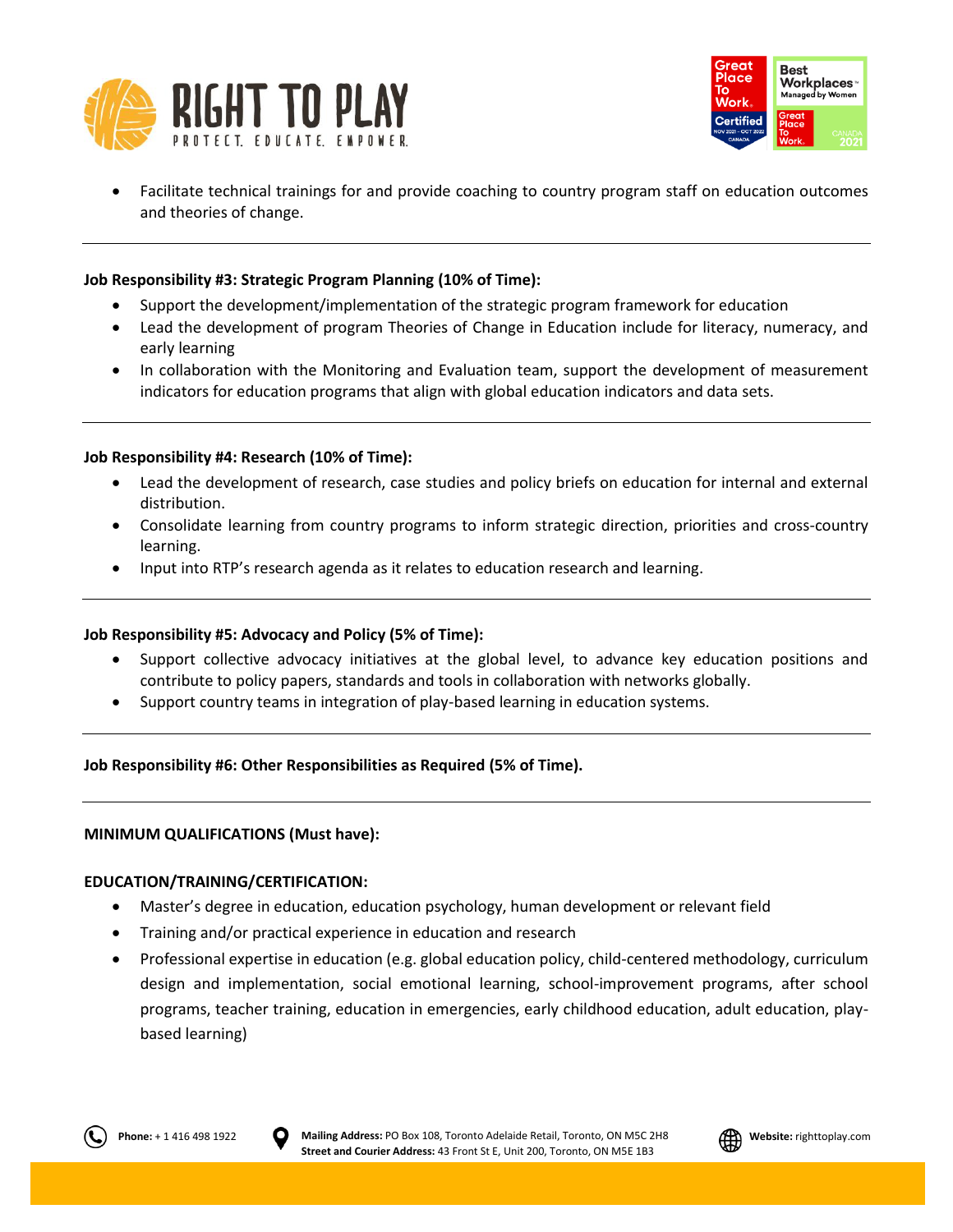



# **EXPERIENCE:**

- 6 years' professional experience advising on, implementing and/or managing education programs and teams (must include early grade reading programs; can include child-centered pedagogies, play-based learning, social emotional learning, teacher training, adults education, education in emergencies)
- Experience working at field level in Africa, Middle East or Asia within a humanitarian or international development setting
- Experience working on projects funded by major institutional donors such as Global Affairs Canada, the Norwegian Agency for Development Cooperation, LEGO Foundation
- Experience in leading staff capacity-building efforts within a cross-functional organization
- Experience working and/or living in a range of cultural contexts and in developing countries

# **COMPETENCIES / PERSONAL ATTRIBUTES:**

- Demonstrates a high level of interpersonal and cross-cultural skills including the ability to build collaborative relationships internally and externally with sensitivity to cultural, ethnic, social and political issues.
- Patient, adaptable, flexible, able to improvise and remain responsive and communicate clearly and effectively under pressure, working with a wide range of stakeholders
- Highly adaptable and able to work with people from various backgrounds and cultures
- Flexible and able to adapt to a changing environment
- Excellent planning, management and coordination skills, with the ability to organise a workload comprised of varying and changing tasks and responsibilities
- Excellent influencing, negotiation, coaching, diplomacy and engagement skills
- Excellent communication skills (written and oral), interpersonal, public relations and report writing skills
- Strong representation skills and ability to develop relationships with NGOs, multilateral and government agencies
- Willingness and ability to travel (sometimes on a short notice)

# **KNOWLEDGE/SKILLS:**

- Strong technical skills in international education coupled with several years of experience implementing education programming focused on early grade reading.
- Familiarity with approaches for early grade reading in international development and with standardized assessment methods for reading.
- Solid knowledge of international development and education programming and policy, particularly approach to early grade reading.
- Strong knowledge of issues related to quality education in development and humanitarian programs,



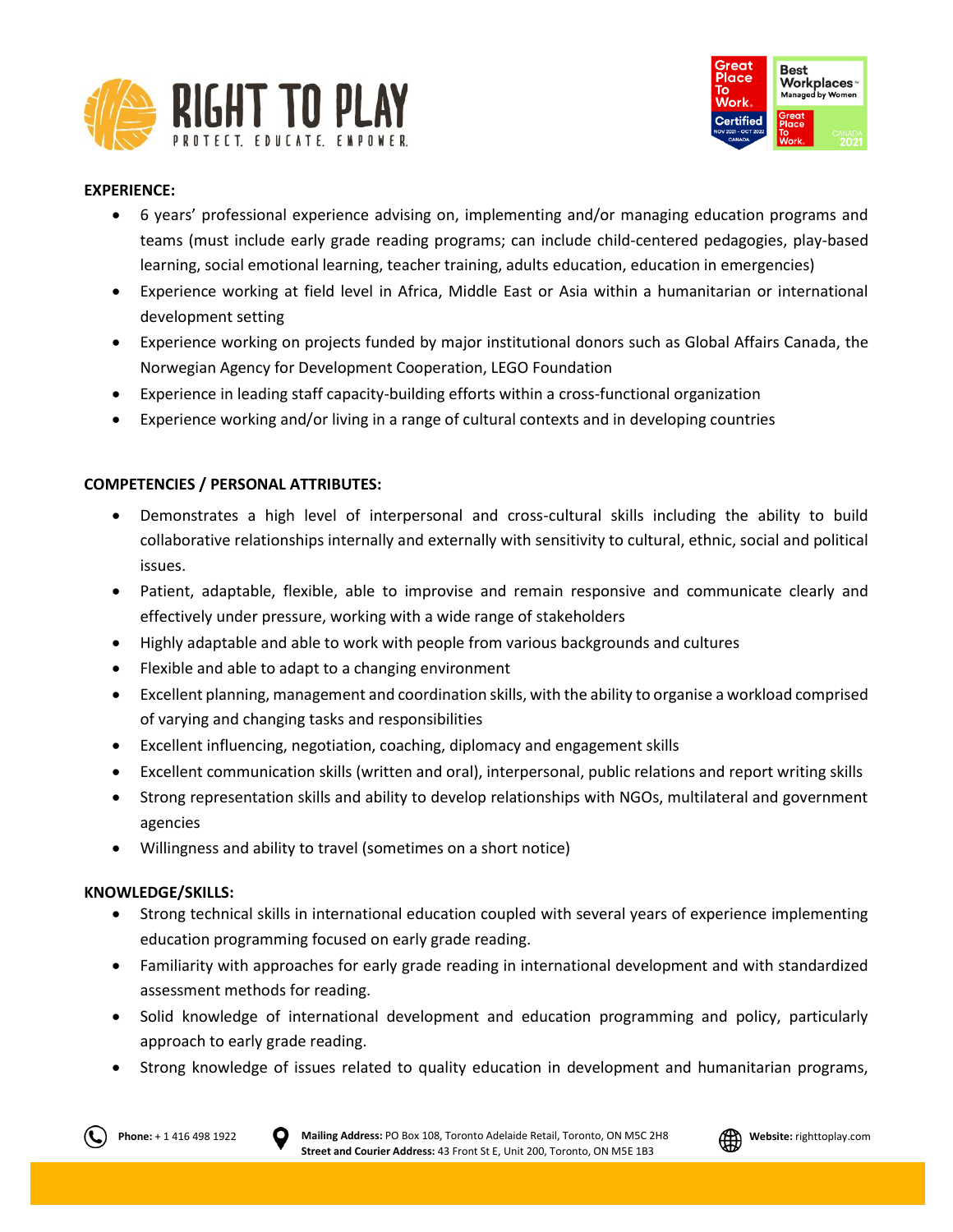



programming to achieve learning outcomes, as well as international bodies and policies

• Good analysis, problem solving and project management skills

# **LANGUAGES:**

• Fluency in spoken and written English

# **DESIRED QUALIFICATIONS (An Asset)**

- Experience implementing education programs on the ground in Africa, Middle East or Asia
- Fluency in French, Portuguese, Arabic and/or any other national language of RTP's partner countries is an asset

### **WHO YOU ARE:**

The ideal candidate comes with strong technical skills in international education coupled with several years of experience advising on or implementing education programs. Expertise related to literacy programming, teacher training, early childhood education, play-based pedagogies and social emotional learning are most relevant. They enjoy building relationships and cultivating collaboration and sharing among country teams around the world, and are comfortable with mission travel. They are highly self-motivated, a self-starter that can manage competing priorities and continuously adapt their individual work plan to match the organization's needs.

#### **WHAT YOU'LL GET:**

The opportunity to work with a passionate, innovative and collaborative team where you have the ability to make things happen. You will gain experience working for a Great Place to Work® Canada Certified and globally recognized organization with a healthy culture premised on our Culture Code **(accept everyone, make things happen, display courage, demonstrate care and be playful)**. In addition, we offer a competitive salary and benefits package including flexible work policy (e.g. work from home and flex hours), personal learning and development days and summer/winter hours.

#### **HOW TO APPLY:**

If you are interested in applying for this position, please apply **[here](https://righttoplay.hiringplatform.ca/54284-education-specialist/188539-application-form/en)** with your resume and cover letter.

While we thank all applicants for their interest, only those selected for interviews will be contacted. **Shortlisting of applications will begin immediately and interviews may be held before the closing date.**





**Phone:** + 1 416 498 1922 **D** Mailing Address: PO Box 108, Toronto Adelaide Retail, Toronto, ON M5C 2H8 **All Website:** righttoplay.com **Street and Courier Address:** 43 Front St E, Unit 200, Toronto, ON M5E 1B3